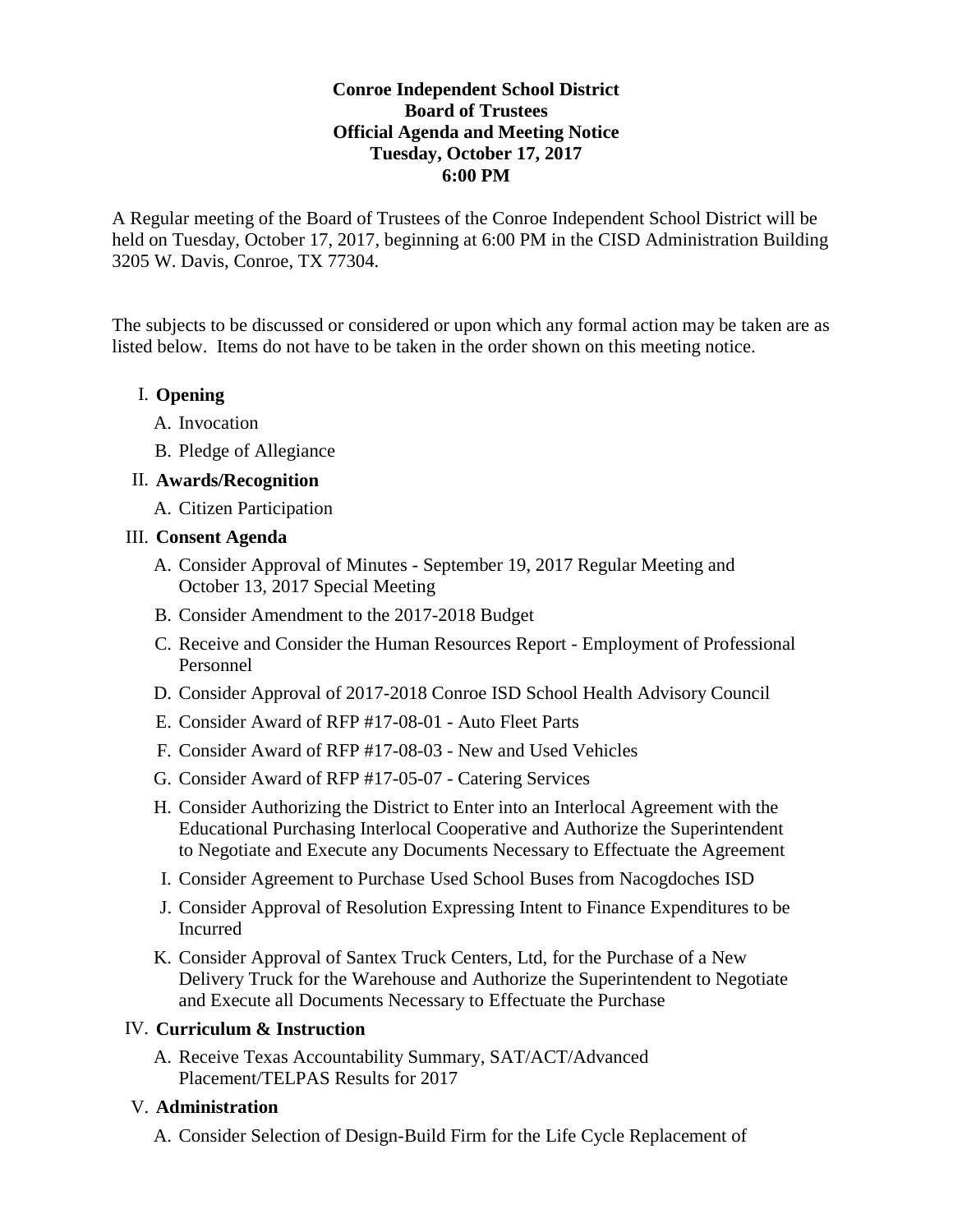Stadium Scoreboard Systems Project and Authorize the Superintendent to Negotiate and Execute the Design Build Contract

B. Receive Capital Improvements Update

## VI. **Business/Finance**

- A. Discuss Possible Reappraisal of Property Damaged Due to Hurricane Harvey
- B. Consider Adopting the Resolution Authorizing Reappraisal of Property Damaged due to Hurricane Harvey
- C. Receive Information Regarding Request for Proposals for Naming Rights to the Currently Named Woodforest Bank Stadium and the Natatorium
- D. Consider Award of RFP #17-01-01(A) Contracted Educational Services, Professional Development, and Educational Consulting Services
- E. Receive Financial Reports

## VII. **Executive Session**

A. §551.071 - To consult with the Board's attorney regarding C.A. No. 4:16-cv-02463; §551.082 – For the purpose of considering discipline of a public school child or children or to hear a complaint for an employee against another employee; §551.0821 – For a matter regarding a public school student if personally identifiable information about the student will be revealed by the deliberation; §551.074 - For the purpose of considering the appointment, employment, evaluation, reassignment, duties, discipline, or dismissal of a public officer or employee to hear complaints or charges against a public officer or employee including but not limited to naming the Headmaster for the Academy of Science & Health Professions

# VIII. **Action on Executive Session Items**

#### IX. **Human Resources**

A. Name Headmaster for Academy of Science & Health Professions

# X. **Legal**

A. Expulsion Appeal of Student R.G.